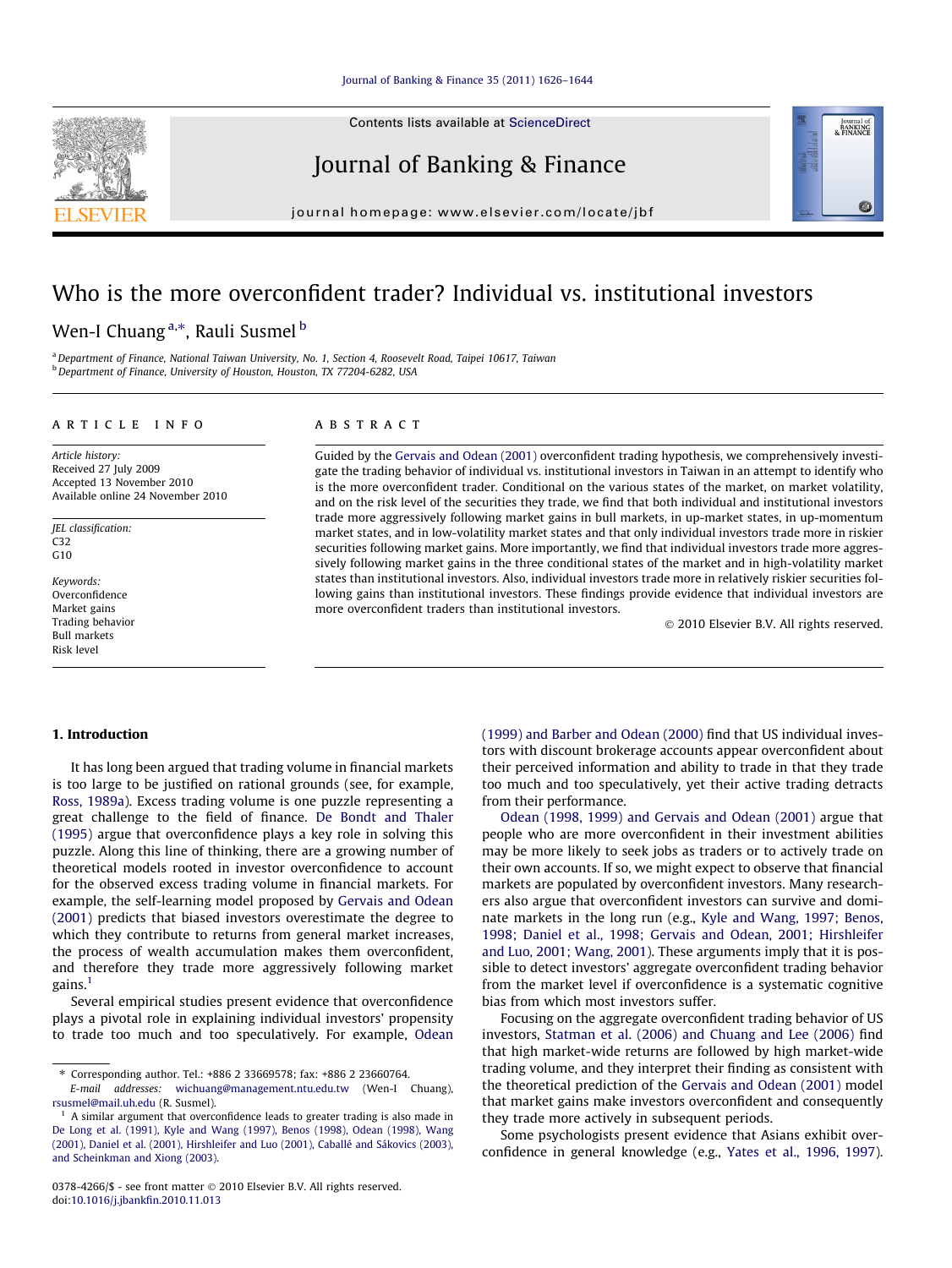This makes Asian markets, such as Taiwan, very good platforms upon which to test the overconfidence hypothesis. Using a complete trading dataset of all Taiwanese investors, [Barber et al.](#page--1-0) [\(2009\)](#page--1-0) find that individual investors trade to their significant detriment, which can be traced to their aggressive trades. They argue that overconfidence and entertainment are two reasons that explain why individual investors trade so speculatively (see also [Bau](#page--1-0)[er et al., 2009\)](#page--1-0). On the other hand, they find that institutional investors earn positive abnormal returns from both their passive and aggressive trades. Since individual investors may also trade for fun, it is still not altogether clear from [Barber et al. \(2009\)](#page--1-0) whether individual investors are more overconfident traders than institutional investors.

In this paper, we also focus on the Taiwanese stock market to test [Gervais and Odean's \(2001\)](#page--1-0) overconfident trading hypothesis. In particular, we examine the trading behavior of individual vs. institutional investors in Taiwan. For this purpose, we form size– and volume–institutional ownership portfolios that are different in terms of institutional ownership but similar in terms of firm size and trading volume, respectively, for stocks listed on the Taiwan Stock Exchange (TSE). First, in a preliminary analysis, we find a significant positive causal relation between current portfolio volume and lagged market returns for all portfolios. Then, we examine this positive causal relation across the low and high institutional ownership portfolios within each size and volume quartile by using a Seemingly Unrelated Regressions (SUR) model. Our results show that this positive causal relation is significantly stronger for the portfolios with low institutional ownership than for the portfolios with high institutional ownership. This implies that market gains make individual investors trade more aggressively in subsequent periods than institutional investors.

To gain more insight into the overconfident trading behavior of Taiwanese investors, we follow and extend [Chuang and Lee](#page--1-0) [\(2006\)](#page--1-0) to analyze how investors behave conditional on the various states of the market, on market volatility, and on the risk level of the securities they trade. All these conditional events are suggested by behavioral finance theory. Using this conditional framework, first, we find that both individual and institutional investors trade more actively subsequent to market gains in bull markets, in up-market states, and in up-momentum market states than in bear markets, in down-market states, and in downmomentum market states, respectively.<sup>2</sup> Second, we find that both individual and institutional investors trade more actively following market gains in low-volatility market states than in high-volatility market states and that individual investors trade more actively following market gains in high-volatility market states than institutional investors. And, finally, we find that only individual investors tend to underestimate risk and trade more in riskier securities subsequent to market gains. More importantly, we find that individual investors trade more actively following market gains in these conditional events than institutional investors, together with the finding that the trading performance of individual investors is worse than that of institutional investors, indicating that individual investors are more overconfident traders than institutional investors.

Finally, we relate our findings to the two strands in the literature that analyze the overconfidence of individual vs. institutional investors. On one side, [Griffin and Tversky \(1992\)](#page--1-0) argue that when predictability is very low, professionals may be even more overconfident than novices and amateurs. On the other side, [Gervais](#page--1-0) [and Odean \(2001\)](#page--1-0) argue that less experienced traders will be more overconfident than more experienced traders. In general, individual investors as a group are regarded as less experienced, amateurish investors, while institutional investors as a group are regarded as more experienced, professional investors (see also [Menkhoff,](#page--1-0) [2010](#page--1-0)). Overall, consistent with [Gervais and Odean's \(2001\)](#page--1-0) argument, we find that individual investors are more overconfident traders than institutional investors.

This paper contributes to the overconfidence literature along three lines. First, our comprehensive empirical examination provides more evidence on the issue of whether individual investors are more overconfident traders than institutional investors. Although, as noted by [Barber et al. \(2009\)](#page--1-0), individual investors may trade for fun, it is hard to argue that they do so particularly in bull markets, in up-market states, in up-momentum market states, and in low-volatility market states. Second, unlike prior studies that find either that investors trade more actively after market gains or that institutional investors enjoy better trading performance than individual investors, we find that individual investors trade more actively after market gains and their trading performance gets worse than institutional investors. Our results verify the notion that overconfidence implies non-optimal decisions by showing that individual investors' active trading after market gains reduces their performance. Third, we find that investors' overconfident trading varies in up- and down-market states, in up- and down-momentum market states, and in low-, medium-, and high-volatility market states. These issues are not explored in prior studies and our findings advance our understanding of investors' overconfident trading behavior.

The paper is organized as follows. Section 2 introduces the data, describes the method to filter trading volume series to achieve stationarity, and reports some descriptive statistics. Section [3](#page--1-0) introduces our various empirical frameworks that are devised to detect the overconfident trading behavior of Taiwanese individual and institutional investors and to compare the relative degree of their overconfident trading behavior, and presents and discusses the empirical results. Finally, we conclude the paper in Section [4.](#page--1-0)

#### 2. Background, data and detrending trading volume series

#### 2.1. Taiwan market rules

Before proceeding, it is useful to characterize the Taiwan Stock Exchange (TSE). The TSE is an order-driven call market where only limit orders are accepted. Unlike US stock markets, there are no formal designated market makers or specialists. All securities listed on the TSE are traded through the Fully Automated Securities Trading (FAST) system. Orders are executed according to the rule of strict price and time priority. Therefore, an order entered into the FAST system at an earlier time should be fully executed before an order at the same price entered at a later time is executed.

Institutional investors in Taiwan are classified into five categories: corporate institutions, financial institutions, mutual funds, securities dealers, and foreign investors.<sup>3</sup> Although the majority of participants in the TSE are individual investors, institutional investors have become gradually more active over time and, therefore, play an increasingly important role in the Taiwanese stock market. For example, at the start of our sample, domestic and foreign institutional investors accounted for 10% of total trading volume (NT\$ 822 billion);

 $2$  See our discussion in Section [3.3](#page--1-0) for details about the definitions of these market states which are devised to capture the difference in investors' overconfident trading behavior.

<sup>&</sup>lt;sup>3</sup> In Taiwan, corporate institutions include Taiwanese corporations and government-owned firms. The mean averages of share ownership by Taiwanese corporations and government-owned firms from 1996 to 2007 were 21.74% and 5.43%, respectively. In addition to this, since government-owned firms tend to follow government policy to stabilize the market and might not pursue profit-maximizing objective to actively trade in the stock market, it is expected that Taiwanese corporations would contribute the most to corporate trading.